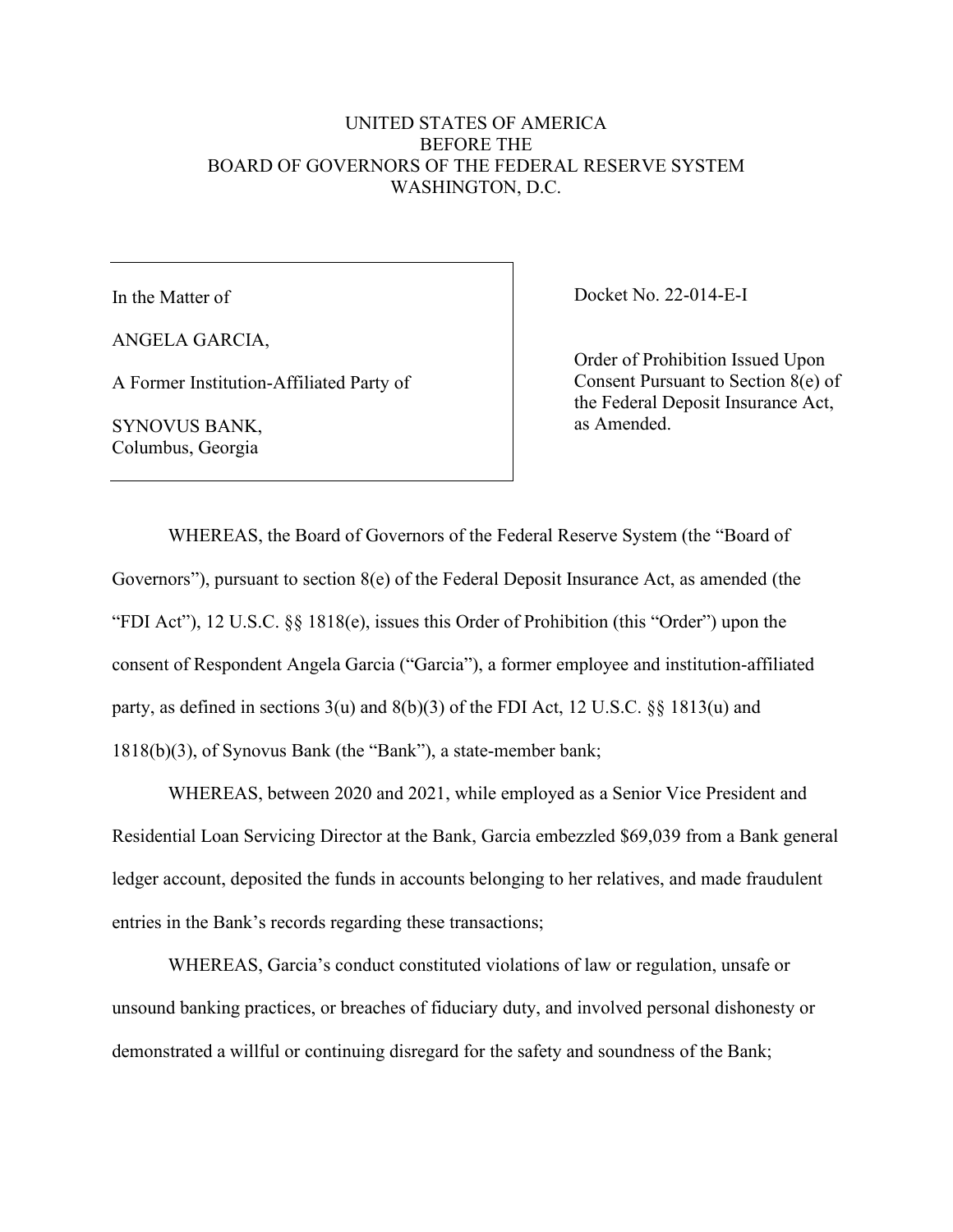WHEREAS, the Bank terminated Garcia on June 2, 2021, and she is no longer involved in banking;

WHEREAS, Garcia has agreed to reimburse the Bank in full for its loss; and

WHEREAS, by affixing her signature hereunder, Garcia has consented to the issuance of this Order by the Board of Governors and has agreed to comply with each and every provision of this Order, and has waived any and all rights she might have pursuant to 12 U.S.C. § 1818, 12 CFR Part 263, or otherwise: (a) to the issuance of a notice of intent to prohibit on any other matter implied or set forth in this Order; (b) to a hearing for the purpose of taking evidence with respect to any matter implied or set forth in this Order; (c) to obtain judicial review of this Order or any provision hereof; and (d) to challenge or contest in any manner the basis, issuance, terms, validity, effectiveness, or enforceability of this Order or any provision hereof.

NOW THEREFORE, before the filing of any notices, or the taking of any testimony or adjudication of or finding on any issue of fact or law herein, and without Garcia admitting or denying any allegation made or implied by the Board of Governors in connection herewith, and solely for the purpose of settlement of this matter without a formal proceeding being filed and without the necessity for protracted litigation or extended hearings,

## IT IS HEREBY ORDERED THAT:

1. Garcia, without the prior written approval of the Board of Governors and, where necessary pursuant to section  $8(e)(7)(B)$  of the FDI Act, 12 U.S.C. § 1818(e)(7)(B), another Federal financial institutions regulatory agency, is hereby and henceforth prohibited from:

> a. participating in any manner in the conduct of the affairs of any institution or agency specified in section  $8(e)(7)(A)$  of the FDI Act, 12 U.S.C. §  $1818(e)(7)(A)$ , including, but not limited to, any insured depository institution or

> > 2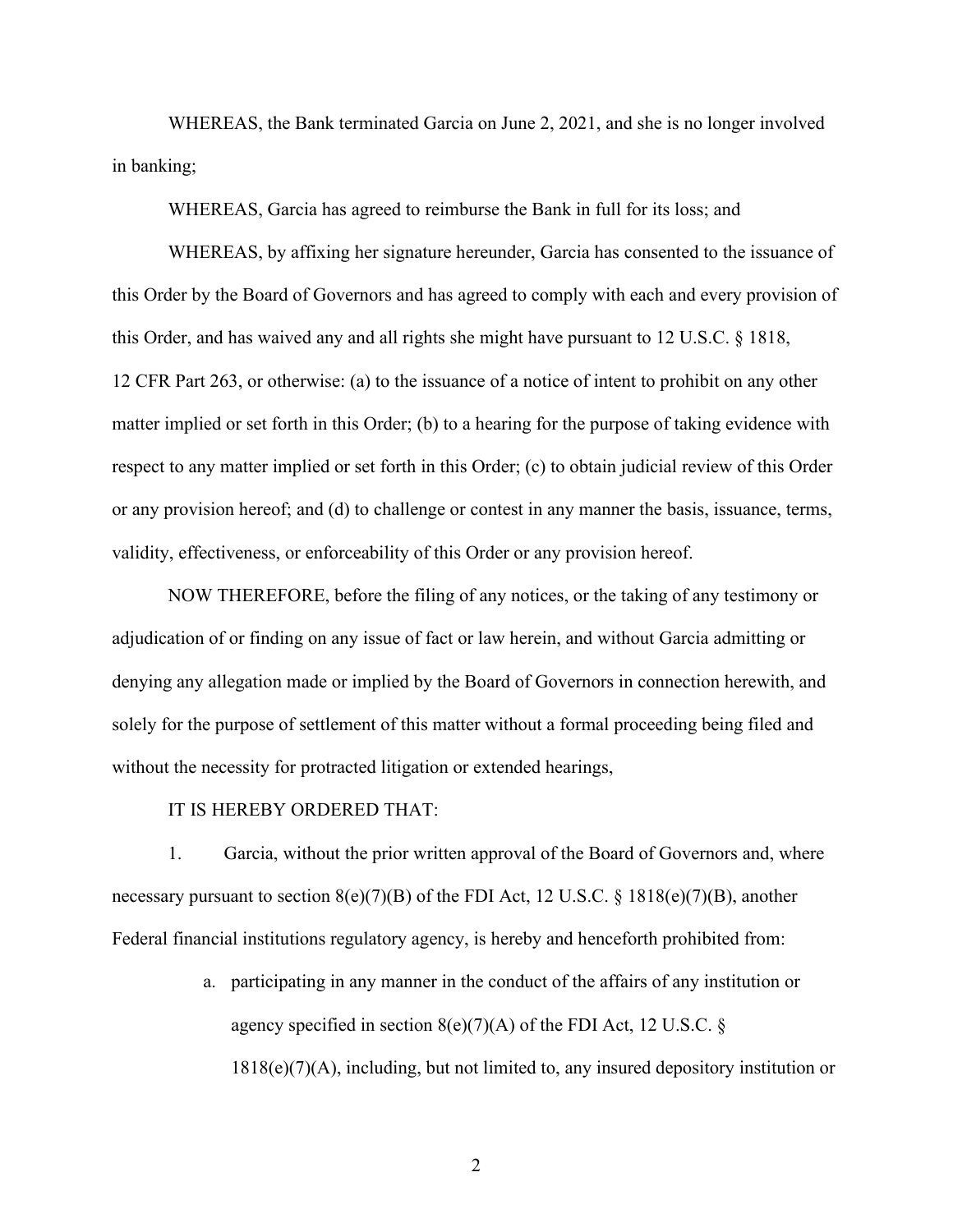any holding company of an insured depository institution, or any subsidiary of such holding company, or any foreign bank or company to which subsection (a) of 12 U.S.C § 3106 applied and any subsidiary of such foreign bank or company;

b. soliciting, procuring, transferring, attempting to transfer, voting or attempting to vote any proxy, consent, or authorization with respect to any voting rights in any institution described in section  $8(e)(7)(A)$  of the FDI Act, 12 U.S.C. §  $1818(e)(7)(A);$ 

c. violating any voting agreement previously approved by any Federal banking agency; or

- d. voting for director, or serving or acting as an institution-affiliated party, as defined in sections  $3(u)$  and  $8(b)(3)$  of the FDI Act, 12 U.S.C. § 1813(u) and 1818(b)(3), such as an officer, director or employee, in any institution described in section  $8(e)(7)(A)$  of the FDI Act, 12 U.S.C. § 1818(e)(7)(A).
- 2. All communications regarding this Order shall be addressed to:
	- (a) Richard M. Ashton, Esq. Deputy General Counsel David Williams, Esq. Associate General Counsel Board of Governors of the Federal Reserve System 20th& C Streets NW Washington, DC 20551
	- (b) Angela Garcia

3. Any violation of this Order shall separately subject Garcia to appropriate civil or criminal penalties, or both, under sections 8(i) and (j) of the FDI Act, 12 U.S.C §§ 1818(i) and (j).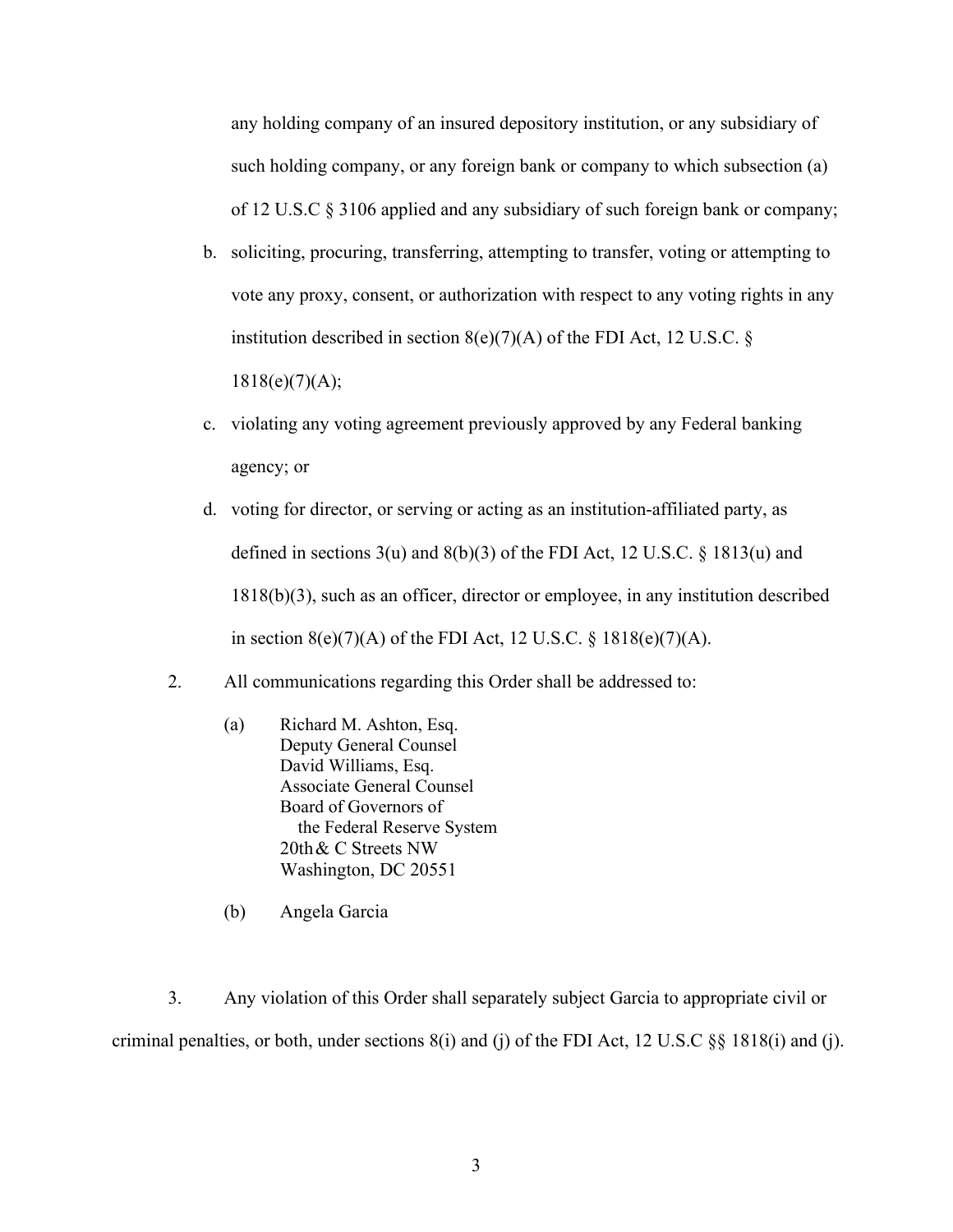4. The provisions of this Order shall not bar, estop, or otherwise prevent the Board of Governors, or any other Federal or state agency or department, from taking any other action affecting Garcia; provided, however, that the Board of Governors shall not take any further action against Garcia on any matters concerning or arising from the matters addressed by this Order based upon facts presently known by the Board of Governors. This release and discharge shall not preclude or affect (i) any right of the Board of Governors to determine and ensure compliance with this Order, or (ii) any proceedings brought by the Board of Governors to enforce the terms of this Order.

5. Each provision of this Order shall remain fully effective and enforceable until expressly stayed, modified, terminated, or suspended in writing by the Board of Governors.